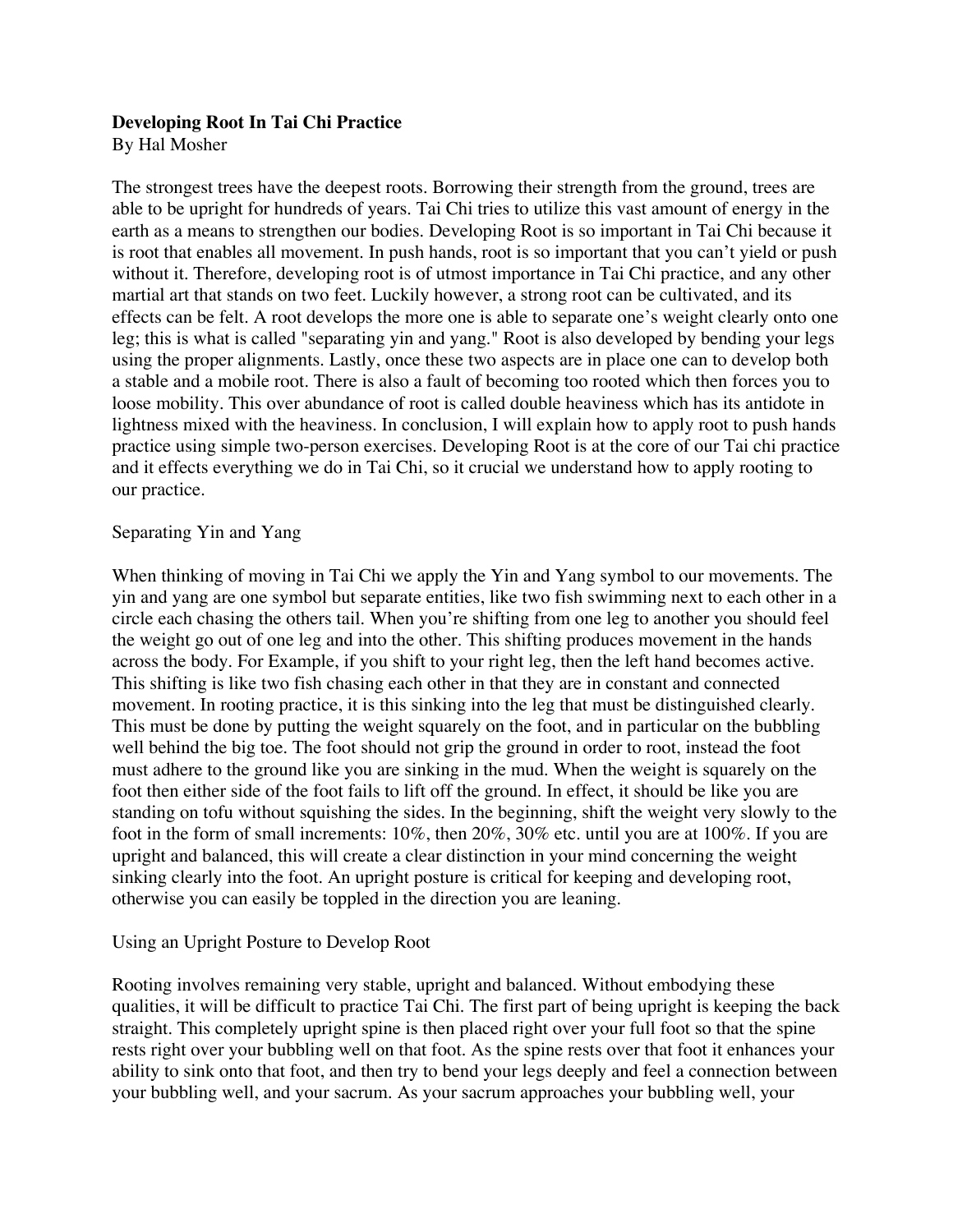center of gravity lowers, increasing the power in your legs while relaxing your upper body. Practitioners can hold any one legged posture such as play guitar or step back to ride the tiger in order to help feel this connection with the ground. The longer you stand in this posture the more important it will be that your back remain straight, if it doesn't then you will feel the tension made known to you in the form of pain. Being upright and balanced is to your advantage try to use that upright posture to help you sink onto your root. Try to keep your shoulders over your hips, while keeping your knees in line with your elbows. This streamlining with gravity will help you relax and sink onto your root like a tree reaching to the sky with its branches while still having its roots deeply sunk in the ground.

# Two Types of Rooting Practice

There are two types of root: one is static the other mobile. Static root means that you remain still while developing root. This is done by holding postures for long periods of time with an emphasis on alignment. With practice, the chi will naturally be cultivated as the legs are strengthened and your body becomes more relaxed. When your legs start to burn this is the time to focus on your breathing directed by the mind to the Dan Tien. Then focus on feeling the earths' energy come up from your heels. It is important in both types of rooting practice to watch your alignments carefully so as not to cause any tension or distension of the spine. Make an effort to have the full leg be vertical and try to have the knee, hip, shoulder and big toe all line up with the navel. During moving root practice this orientation changes as the weight goes into the next leg. In effect, you are pulling the root out of one leg and putting it into another, reestablishing the alignments above. When the weight is clearly on one leg the alignments naturally line up with that leg like a door being slipped onto its hinges. The root then drops into the bubbling well like the pin being dropped onto its hinges. This type of sinking into the root then creates the posture in the hands and rest of the body. The sacrum then creates a connection to the root for the upper part of the body. Eventually, as your sacrum drops throughout the Tai Chi form it connects you to the ground by dropping in to the hip joints, which in turn lines up with the feet. All the bodies' movements then derive from the sacrum and function through the root. This is how to combine rooting with your movement.

# Correcting Double Heaviness or Lightness

The Tai Chi Classics also state that double heaviness and double lightness are both faults in our practice. Double heaviness makes your form to hard or limp. Double lightness creates floating in your form and it makes you lose your sense of root. We can't have double heaviness or double lightness in our practice; which means we need a balance of lightness and heaviness. The easiest way to understand this is to see the lower body as being heavy and the upper body as being light. This is done by bending your legs deeply as mentioned above. However, this does not complete this practice because there still has to be some lightness within your heaviness, and visa versa (the Yin and Yang again). The technique of feeling the root move the arms and legs through the sacrum will accomplish this balance of heaviness and lightness. Every time you shift into the leg there is heaviness going down into the outside of the leg while at the same time lightness coming up the inside of the leg. This sinking is very active and very subtle at the same time. It only comes after years of practice, but you can start practicing it mentally and after a while it will develop. This kind of sinking relies heavily on being relaxed while practicing, and going slow in